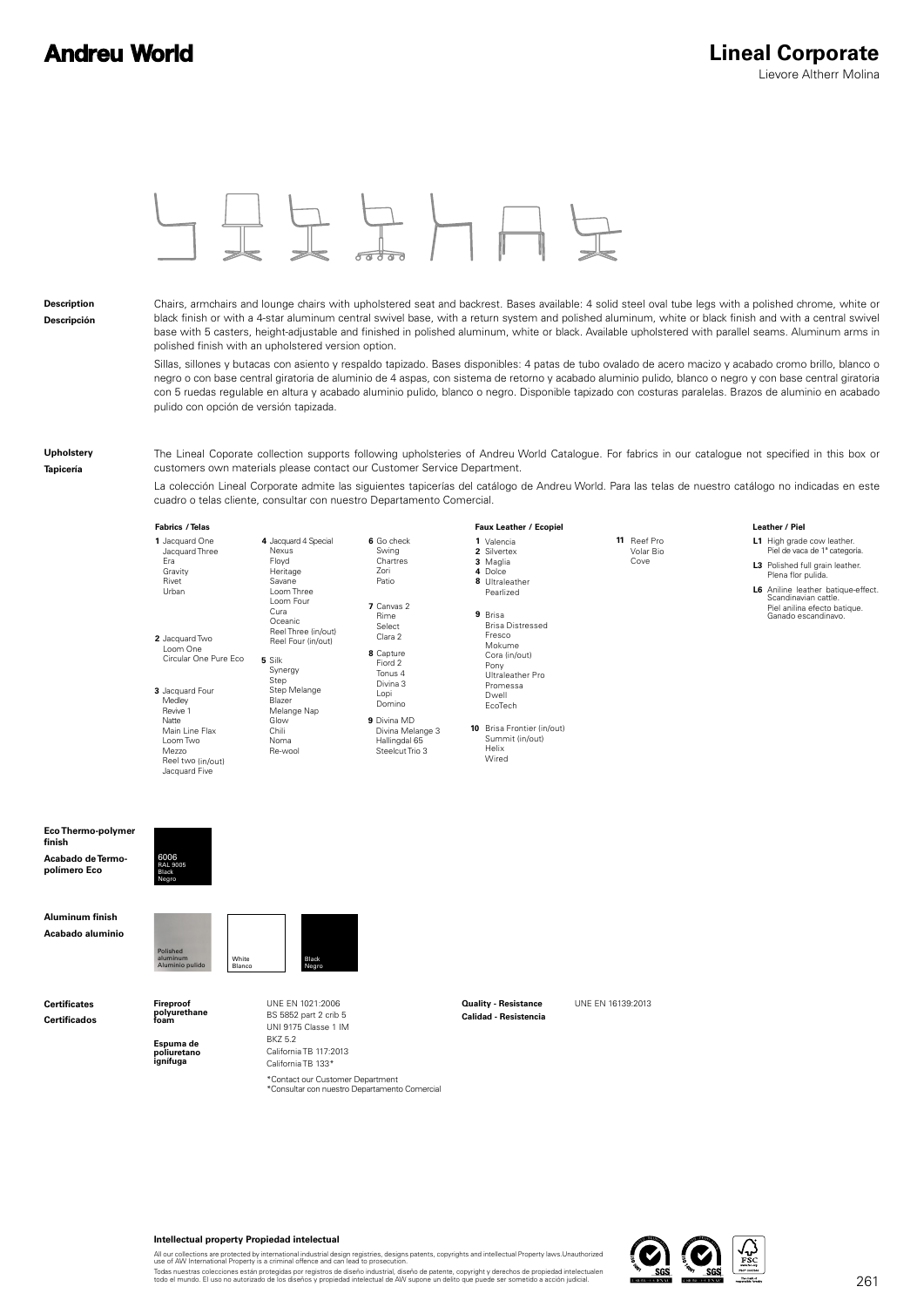# **Andreu World**

### **Lineal Corporate**

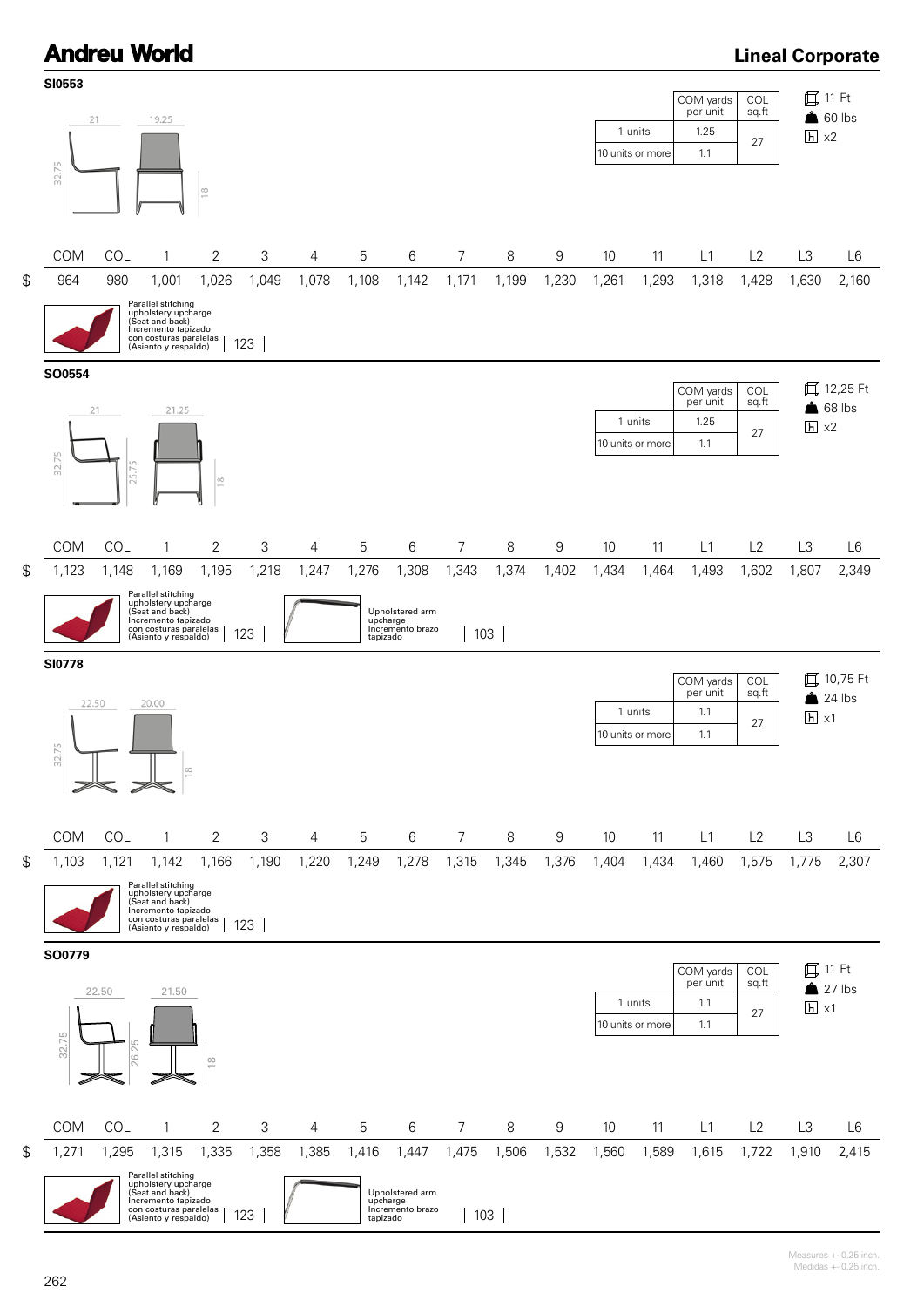# **Andreu World**

## **Lineal Corporate**